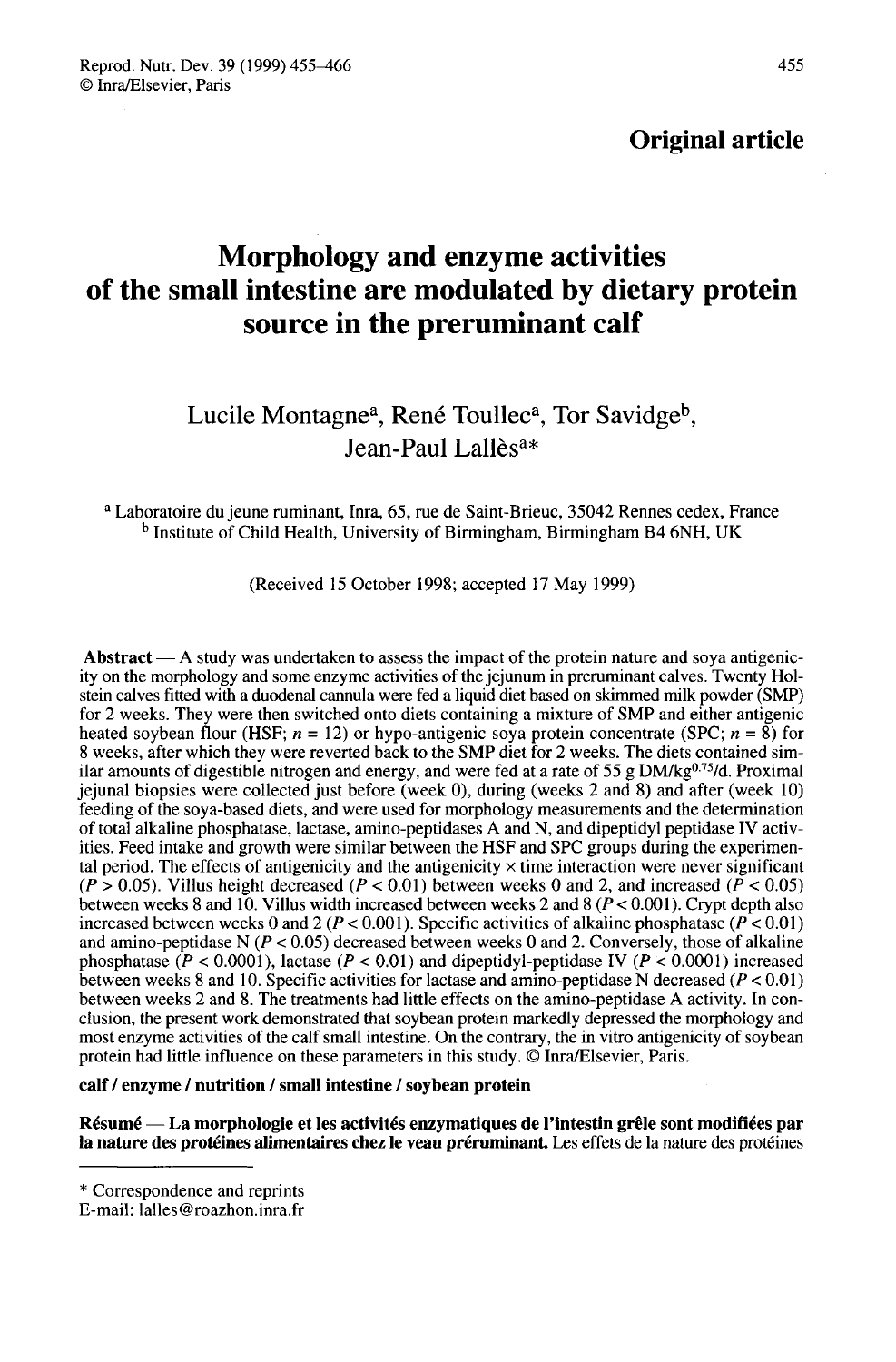et de l'antigénicité du soja sur la morphologie et l'activité de quelques enzymes du jéjunum ont été étudiés chez le veau préruminant. Vingt veaux Holstein munis d'une canule duodénale ont consommé un lait à base de poudre de lait écrémé (SMP) pendant 2 semaines, puis ils ont reçu des aliments d'allaitement à base de farine de soja chauffé et antigénique (HSF;  $n = 12$ ) ou de concentrat de protéines de soja hypo-antigénique (SPC ;  $n = 8$ ) pendant 8 semaines, et ils sont enfin revenus à l'aliment téines de soja hypo-antigénique (SPC ;  $n = 8$ ) pendant 8 semaines, et ils sont enfin revenus à l'aliment SMP pendant 2 semaines. Les aliments contenaient des teneurs voisines en matières azotées et en éner-<br>gie digestible jéjunum proximal ont été collectées juste avant (semaine 0), pendant (semaines 2 et 8) et après (semaine 10) la période de distribution des aliments soja. Une biopsie a été fixée dans le formol pour étudier la morphologie, et l'autre a été congelée à -80 °C pour déterminer les activités enzymatiques. La consommation d'aliment et la croissance ont été voisines dans les groupes HSF et SPC. Les effets de l'antigénicité et l'interaction antigénicité  $\times$  temps n'ont jamais été significatives ( $p > 0$ , 05). La hauteur des villosités a diminué ( $p < 0,01$ ) entre les semaines 0 et 2, et a augmenté  $(p < 0.05)$  entre les semaines 8 et 10. Les villosités se sont élargies ( $p < 0.001$ ) entre les semaines 2 et 8. La profondeur des cryptes a aussi augmenté  $(p < 0.001)$  entre les semaines 0 et 2. Les activités spécifiques de la phosphatase alcaline ( $p < 0.01$ ) et de l'amino-peptidase N ( $p < 0.05$ ) ont diminué entre les semaines 0 et 2. Inversement, celles de la phosphatase alcaline ( $p < 0.0001$ ), de la lactase ( $p < 0.01$ ) et de la dipeptidyl-peptidase IV ( $p < 0,0001$ ) ont augmenté entre les semaines 8 et 10. Les activités spécifiques de la lactase et de l'amino-peptidase N ont diminué ( $p < 0.01$ ) entre les semaines 2 et 8. Les traitements ont eu peu d' effet sur l'activité de l'amino-peptidase A. En conclusion, le présent travail démontre que les protéines de soja ont eu un effet dépressif marqué sur la morphologie et la cité in vitro des protéines du soja a eu peu d'effet sur ces paramètres dans cette étude. © Inra/ Elsevier, Paris.

veau / enzyme / nutrition / intestin grêle / protéine de soja

# 1. INTRODUCTION

There is a growing demand to substitute skimmed milk powder (SMP) with plant protein, including soybean, in milk replacers for calves. A high incorporation rate of plant protein, however, results in a decreased apparent nitrogen (N) digestibility [15]. The antigenicity and anti-nutritional activities of soybean are also important factors to consider. The digestibility of soybean nitrogen in calves was indeed found to be negatively correlated with the concentrations of immunoreactive glycinin,  $\alpha$ -conglycinin and  $\beta$ -conglycinin, and with the anti-tryptic activity in these products [18]. Under our experimental conditions, in which soybean provided between 58 and 71 % of dietary crude protein (CP), the digestibility of soybean N was best predicted by the levels of immunoreactive  $\beta$ -conglycinin, or by the anti-tryptic activity when the products were devoid of  $\beta$ -conglycinin. Highly antigenic products, such as heated soybean flour, pre-

sented the lowest digestibility, which could be partially explained by an increased flow of undigested globulins in the ileum [37]. The intrinsic resistance of legume seed protein to digestion [23] is probably the major explanation for a decreased overall digestibility of nitrogen. Pancreatic insufficiency cannot be implicated in calves because feeding soybean protein concentrate (SPC) extracted with hot aqueous ethanol stimulated the pancreatic secretion of trypsin during the first 5 h after the meal, even though the daily trypsin output was similar for both SMP and SPC diets [19]. The intestinal breakdown of peptides by brush border enzymes, and the absorption of oligopeptides and amino acids (AA), may, however, be additional factors limiting the digestibility of soybean proteins. Oligopeptides and AA have been shown to accumulate in the ileum of pigs fed hydrolysed casein [21].

Heated soybean flour (HSF) processed thermally and insufficiently can induce immune-mediated gut disorders in predis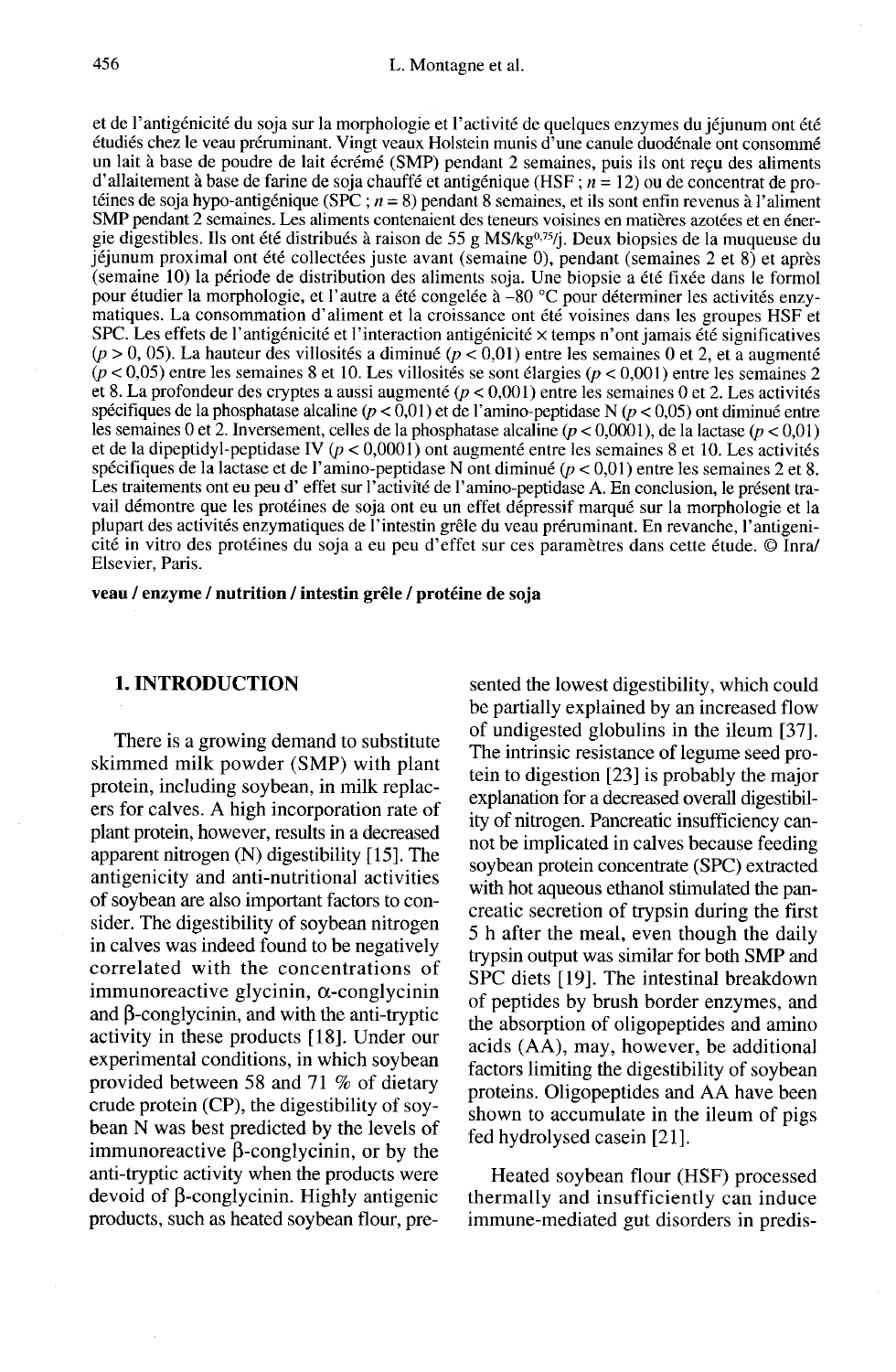posed calves. Immunogenic proteins are numerous although  $\beta$ -conglycinin appears to be the most allergenic [19]. As a consequence, villus atrophy and increased densities of T and B lymphocytes in the mucosa can be observed [18]. Information regarding the brush border enzyme activities of intestinal tissue is, however, lacking under such conditions and is an important feature to investigate, because alterations may lead to a malabsorption state.

Small intestinal tissues are usually modified when skimmed milk powder is replaced by soybean products, an observation which may result from simultaneous differences between treatments in feed intake, diet digestibility and soybean in vitro antigenicity. Therefore, the aim of the pre sent work was to demonstrate the negative impact of soybean protein on the morphology and enzyme activities of the proximal jejunum in preruminant calves. Also, two soybean products with different in vitro antigenicity were compared in order to determine the additional effects of this parameter which can further alter gut tissues in response to a local immune sensitization to soybean protein components. The level of intake of digestible protein and energy was kept constant across the dietary treatments tested in order to exclude the influence of these factors.

# 2. MATERIALS AND METHODS

#### 2.1. Animals and diets

Twenty Holstein calves [11 males and 9 females; mean birth body weight:  $44.4 \pm (SEM)$ 4.6 kg] were fitted with a T-piece silicone cannula in the duodenum, approximately 10 cm prior to the pancreatic duct, at an age of 3 weeks (mean body weight of  $48.8 \pm 1.3$  kg). They were reared in individual pens on straw throughout the experiment.

The control diet was based on SMP and whey powder (table  $I$ ). Two experimental diets containing a mixture of SMP and soybean products [1:1, on a digestible crude protein (CP) basis] were formulated. The soybean products were heated soybean flour (HSF, Protisoya from Société Industrielle des Oléagineux, Bougival, France) and ethanol-treated soybean protein concentrate (SPC, Danproveal from Central Soya, Aarhus, Denmark). The HSF product was considered as antigenic because it contained 132 and 30 mg of immunoreactive glycinin and  $\beta$ -conglycinin per gram CP, respectively, as determined by an ELISA assay [37]. In contrast, neither of these immunoreactivities were detected in the SPC product, which was therefore considered hypo-antigenic. The soya-based diets were formulated to contain similar levels of digestible CP and energy  $(table I)$ . In the control diet, the calculated level of digestible CP and energy was slightly higher  $(+7 \text{ and } +5 \%$ , respectively) than in the soya-based diets. The calculated amounts slightly higher (+7 and +5 %, respectively) than<br>in the soya-based diets. The calculated amounts<br>of lactose were 410, 447 and 299 g·kg<sup>-1</sup> DM, in<br>the SMP. SPC and HSF diets. respectively. the SMP, SPC and HSF diets, respectively.

#### 2.2. Experimental procedure

The calves were initially fed the SMP diet for 2 weeks. Then they were randomly distributed into two groups that were fed either the HSF or the SPC diet  $[n = 12 (7 \text{ males and } 5 \text{ females})$  and  $n = 8$  (4 males and 4 females), respectively]. The calves were fed the reconstituted milk replacers twice daily at 08.30 and 16.30 hours using an open bucket at a level of 55 g DM kg<sup>-1</sup>  $\text{W}^{0.75}$ . This represented approximately 90 % of the usual feed intake [18]. The calves were weighed weekly in order to adjust the amounts of distributed feed. Biopsy specimens were removed from the proximal jejunum just before (week 0), during (ends of weeks 2 and 8) and 2 weeks after (end of week 10) feeding of the soya-based diets. An adult-size Watson capsule (T.C. Components Ltd, Hampton, UK) [4] bonded to a PVC tubing (6 mm internal diameter) was inserted in the duodenum through the cannula and gently pushed through the gut. The mucosa was sampled approximately 1 m distally from the site of cannulation by suction using a 20-mL syringe. In each case, two specimens were collected, washed in physiological saline and observed under a dissecting microscope. One biopsy was fixed in phosphate-buffered formalin (10 %, pH 7.6) while the other was immediately frozen.in liquid nitrogen and stored at  $-80$  °C for subsequent analysis of enzyme activities.

#### 2.3. Plasma anti-soya antibody titres

Plasma anti-soya antibody titres were determined with the passive haemagglutination test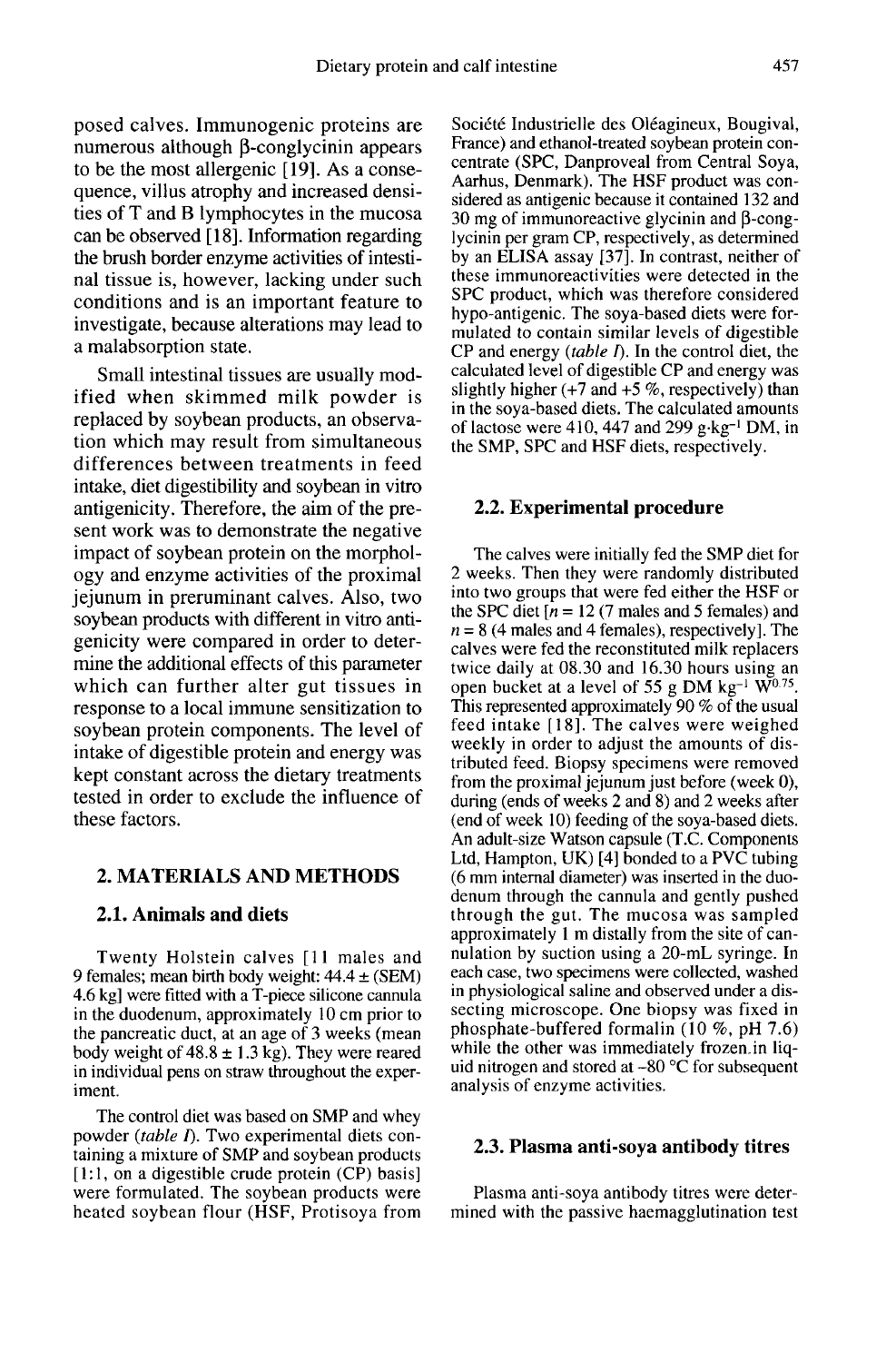|                                             | SMP               | <b>HSF</b> | <b>SPC</b> |
|---------------------------------------------|-------------------|------------|------------|
| Diet ingredients $(g \cdot kg^{-1})$        |                   |            |            |
| Skimmed milk powder                         | 540               | 270        | 270        |
| Whey powder                                 | 170.0             | 74.4       | 74.4       |
| HSF product                                 |                   | 320.0      |            |
| SPC product                                 |                   |            | 164.2      |
| $_{\rm Fat}$ <sup>1</sup>                   | 210.0             | 225.6      | 180.0      |
| <b>Sucrose</b>                              |                   |            | 23.8       |
| Lactose                                     |                   | 58.5       | 223.4      |
| Raw starch                                  | 60                |            |            |
| Dicalcium phosphate                         |                   | 8.7        | 16.1       |
| Sodium chloride                             |                   | 5.3        | 5.6        |
| Potassium chloride                          |                   |            | 7.0        |
| Calcium chloride                            |                   | 3.7        |            |
| Magnesium sulphate                          |                   |            | 1.7        |
| <b>Others</b>                               | 20.0 <sup>2</sup> | 33.83      | 33.83      |
| Chemical composition $(g \cdot kg^{-1} DM)$ |                   |            |            |
| <b>OM</b>                                   | 926               | 929        | 926        |
| Ash                                         | 74.3              | 71.0       | 74.4       |
| $CP$ (N $\times$ 6.25)                      | 226               | 278        | 230        |
| Fat                                         | 220               | 246        | 191        |
| Digestible $CP4$                            | 212               | 202        | 201        |
| Digestible energy <sup>4, 5</sup>           | 4.96              | 4.67       | 4.58       |

Table I. Ingredient and chemical compositions of the experimental milk replacer diets.

<sup>1</sup> Mixture of tallow and coconut oil  $(81:19)$  in the SMP diet, and pure tallow in the HSF and SPC diets.

<sup>2</sup> Composition not disclosed by the manufacturer.

 $3$  L-lysine HCl 3.9, DL-methionine 2.0, pregelatinized starch 20.0, sorbitol 5.0, vitamin and mineral premix 2.9.

<sup>4</sup> Calculated from previous experiments with similar products in this laboratory.

 $5$  Mcal·kg<sup>-1</sup> DM for digestible energy.

of sheep red blood cells using a saline extract of  $HSF (1 mg·mL^{-1})$  as the coating antigen mixture [17]. Titres were defined as the number of doubling dilutions from the initial plasma dilutions of 1:20 which led to the disappearance of haemagglutination.

#### 2.4. Histomorphometry

Methods for assessing the intestinal tissue morphology were based on those described by Goodlad et al. [6]. The specimen fixed in buffered formalin was transferred to a mixture (1:3) of acetic acid and ethanol for at least 24 h. It was stained with Schiff's reagent after hydrolysis in 1 N HCI at 60 °C for 6 min. Bands of villus-crypt units were cut, and individual crypts were further isolated from the connective tissue, using a fine-gauge syringe needle under a dissecting microscope. The preparation was mounted on a glass slide in a drop of 45  $%$  acetic acid. Mitotic figures were counted by scanning through crypts under a microscope. Crypt depth, crypt width, villus height and villus width were measured using an image analyser (Seescan Imaging, Cambridge, UK). Mean values of these parameters were determined for at least ten individual crypts and villi from each calf at each sampling time.

#### 2.5. Enzyme activities

The frozen biopsies were homogenized in icecold physiological saline using an ultrasonic **2.5. Enzyme activities**<br>The frozen biopsies were homogenized in ice-<br>cold physiological saline using an ultrasonic<br>probe (Microson™, Misonix Inc., NY, USA),<br>fractionated in 100 µL aliquots and refrozen at<br> $\pm 40^{\circ}$ C u fractionated in  $100 \mu L$  aliquots and refrozen at  $-40$  °C until analysis within 2 weeks.

The total activity of alkaline phosphatase (EC 3.1.3.1) was determined according to Babson and Read [I] using the following modifications [22]. 2-Amino-2-methyl propan-1-ol (0.25 M, pH 10.4; MgCl, 5 mM) and  $\alpha$ -naphtyl phosphate (4 mM) were used as the buffer and substrate, respectively. Tissue homogenates were incubated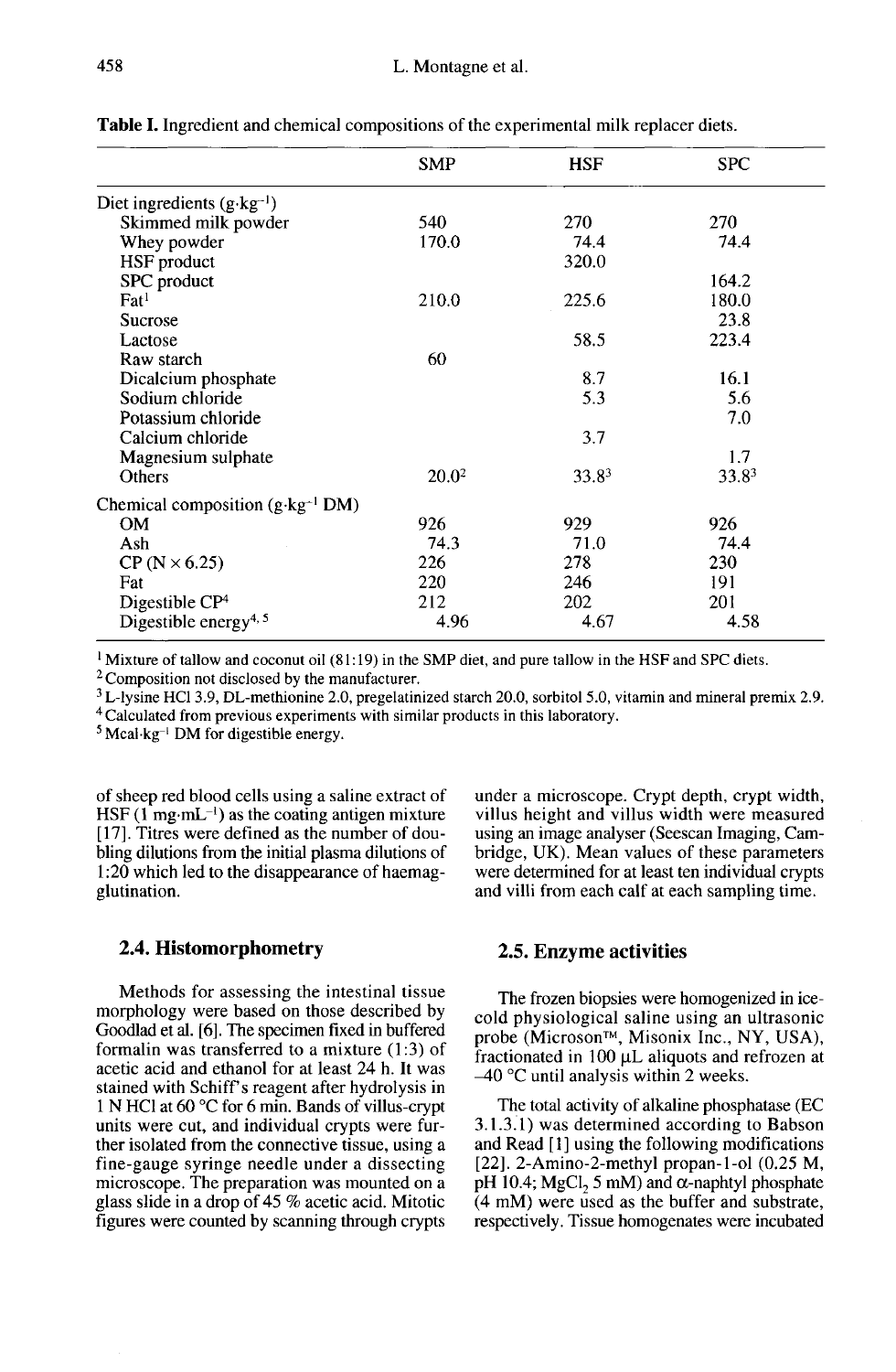at 30 °C for 30 min. The reactions were stopped by adding sodium citrate 0.1 M, pH 5.2. A diazoic reaction was performed with o-dianisidine<br>tetrazotized (30 mM) for 3 min at room temperature and stopped with 5 % trichloracetic acid. The coloured product of the diazoic reaction was extracted with ethyl acetate and the absorbance was measured at 530 nm using  $\alpha$ -naphtol as the standard.

Lactase-phlorizin hydrolase (EC 3.2.1.23) activity was estimated according to Tivey et al. [34] by incubating aliquots of intestinal biopsy homogenates at  $37^{\circ}$ C for 60 min with 50 mM lactose in 0.1 M sodium citrate buffer pH 6.0 containing 0.1 mM p-chloro-mercuri-benzoate to inhibit lysosomal  $\beta$ -galactosidase. Released glucose was determined using the glucose oxidase-peroxidase method (GOD-Périd kit no. 124 036, Boehringer Mannheim, GmbH Diagnostica, Mannheim, Germany). Absorbance of the reaction product in the samples and glucose standards was read at 610 nm.

The activities of amino-peptidase A (EC 3.4.11.7), amino-peptidase N (EC 3.4.11.2) and dipeptidyl-peptidase IV ( $EC$  3.4.14.5) were determined by incubating biopsy homogenates at 37 °C for 30 min in 50 mM Tris buffer with a pH of 8.0, 7.3 and 8.0, respectively [28]. The substrates used were 1 mM  $\alpha$ -L-glutamic acid 4-nitroanilide, 1 mM L-alanine 4-nitroanilide, and 1.5 mM glycyl-L-proline 4-nitroanilide, respectively [31]. The absorbance of the released p-nitroaniline was read at 410 nm using p-nitroaniline standards.

All the reagents used for determining enzyme activities were from Sigma Chemicals (Saint-Louis, MO, USA). The absorbances of all the reaction products were read on a Beckman DU-64 spectrophotometer (Beckman Instruments Inc., Fullerton CA, USA). Enzyme activities were related to the amount of protein present in tis-<br>sue homogenates  $(\mu M)$  hydrolysed substrate  $mg^{-1}$ <br>tissue protein b<sup>-1)</sup>. Protein was determined using sue nomogenates ( $\mu$ M hydrolysed substrate ing  $\tau$  tissue protein h<sup>-1</sup>). Protein was determined using sue homogenates ( $\mu$ M hydrolysed substrate mg<sup>-1</sup> reaction products were read on a Beckman DU-64<br>spectrophotometer (Beckman Instruments Inc.,<br>Fullerton CA, USA). Enzyme activities were<br>related to the amount of protein present in tis-<br>sue homogenates (μM hydrolysed substr nicals (Saint-<br>cess of all the<br>ckman DU-64<br>truments Inc.<br>tivities were<br>substrate mg-<br>emmed using<br>the Chio-Rad Hemel Hempstead, UK).

#### 2.6. Statistical analysis

Data were analysed as repeated measures designed to test the effects of time, soybean antigenicity and antigenicity  $\times$  time interaction using the repeated statement of the General Linear Models procedure of SAS [29]. Time was the whole plot, and each calf was a block in the subplot. Significant time effects were partitioned into single degrees of freedom orthogonal comparisons for linear, quadratic and cubic effects. When the treatments were significant, differences between means were separated using the Bonferroni test [29]. Differences were declared significant at  $P < 0.05$  unless otherwise indicated.

#### 3. RESULTS

# 3.1. Animal performance and plasma anti-soya antibody titres

The body weight gain of calves during the 12 weeks of the experiment was not significantly different ( $P > 0.05$ ) between the HSF and the SPC groups  $(48.3 \pm 1.2 \text{ and})$  $50.3 \pm 2.3$  kg, respectively). The body weight gain for all the calves was  $680 \pm 59$ ,  $534 \pm 53$ and  $689 \pm 64$  g/d during the periods of feeding SMP, soya-based diets and SMP, respectively. It was significantly higher for the periods based on SMP than during feeding of the soya-based diets ( $P < 0.05$ ). The consumption of the SMP diet during the first 2 weeks (14.5  $\pm$  0.5 and 15.1  $\pm$  0.7 kg of powder), the soya-based diets during the following 8 weeks (78.0  $\pm$  3.1 and 76.7  $\pm$ 3.0 kg of the HSF and SPC diets, respectively) and the SMP diet during the last 2 weeks  $(23.5 \pm 0.7 \text{ and } 24.2 \pm 1.0 \text{ kg})$  were not significantly different ( $P > 0.05$ ) between the experimental groups.

The plasma anti-soya antibody titres determined the week before the start of feeding of the soya-based diets were low and not significantly different ( $P > 0.05$ ) between the HSF and SPC groups  $(0.1 \pm 0.04$  and  $0.4 \pm 0.04$ 0.4, respectively). After 8 weeks of soya consumption, the antibody titres were significantly higher ( $P < 0.05$ ) in the HSF group as compared to the SPC group  $(4.7 \pm$ 2.6 and  $1.7 \pm 1.3$ , respectively).

#### 3.2. Jejunal morphology

The effects of antigenicity (i.e. HSF versus SPC) and antigenicity  $\times$  time interaction were not significant  $(P > 0.05)$  for villus height, villus width, crypt depth, crypt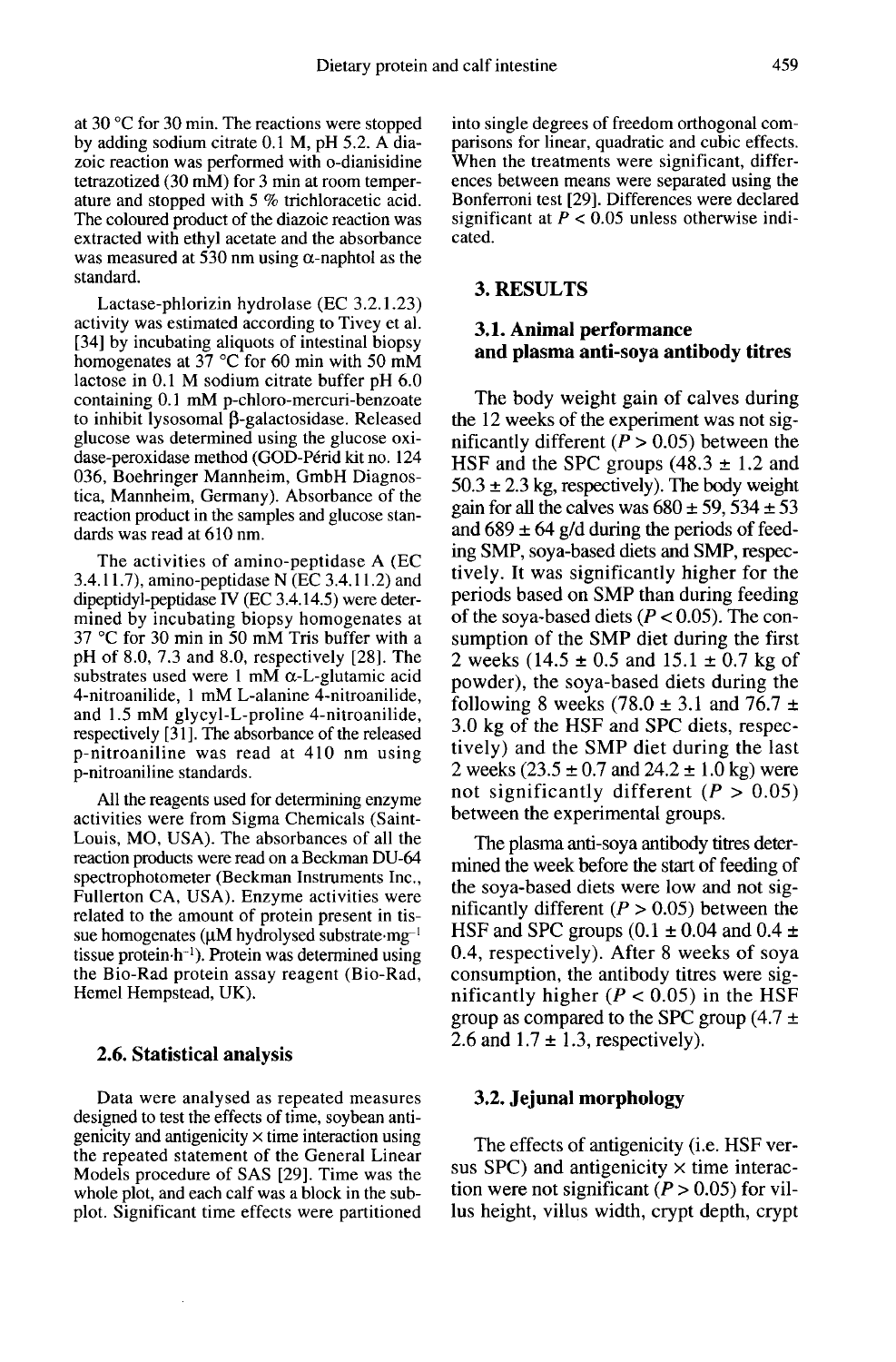width and number of mitoses per crypt.

On the contrary, villus height decreased by 22 % ( $P < 0.01$ ) after 2 weeks of soya consumption, a change that was restored 2 weeks after the calves had been returned to the SMP diet (table  $II$ ). This related to the nature of dietary protein (SMP versus soya and vice-versa) rather than to an effect of time because feeding soya for 8 weeks, as compared to 2 weeks, did not significantly  $(P > 0.05)$  affect villus height. Contrasting with this, villus width increased linearly with time ( $P < 0.0001$ ). It increased 28 %  $(P < 0.001)$  between weeks 2 and 8 of soya feeding. It did not change significantly  $(P > 0.05)$  after the switch from SMP to soya, and it only increased by 12 % ( $P < 0.05$ ) 2 weeks after the calves were returned to SMP.

Crypt depth increased significantly  $(P < 0.001)$  in response to switching from SMP to soya protein, although the variations were not significant  $(P > 0.05)$  for the transition from soya to SMP. Crypt depth also tended ( $P = 0.08$ ) to increase with time during the period of soya feeding. Crypt width also increased linearly with time  $(P < 0.01)$ , an effect that was mainly observed soon after the switch from SMP to soya. The number of mitoses per crypt varied quadratically over time ( $P < 0.05$ ). The only significant change, however, was its decrease  $(P < 0.05)$  when the calves were switched from soya to SMP at the end of the trial.

## 3.3. Enzyme activities of the jejunal mucosa

The effects of antigenicity and antigenic $ity \times time$  interaction were never significant  $(P > 0.05)$  regardless of the specific enzyme activity measured.

In contrast, total alkaline phosphatase<br>activity varied quadratically  $(P < 0.0001)$ over time *(table III)*. It decreased by 9 %  $(P < 0.01)$  2 weeks after SMP had been replaced by the soya-based diets, but increased by 82 % ( $P < 0.0001$ ) when the

calves were returned to the SMP diet. No significant change ( $P > 0.05$ ) was observed in alkaline phosphatase activity after 8 weeks, as compared to 2 weeks, of soya feeding.

The lactase-specific activity tended to decrease ( $P = 0.10$ ) 2 weeks after the start of the soya feeding, but it increased significantly (+60 %,  $P < 0.01$ ) when the calves were returned to SMP. A significant decrease with time was observed between weeks 2 and 8 of soya feeding  $(-31\%, P < 0.01)$ .

Changes in amino-peptidase A-specific activity tended to vary quadratically over time ( $P = 0.06$ ), but time-to-time variations were not significant  $(P > 0.05)$ .

The specific activity of amino-peptidase N varied linearly  $(P < 0.001)$  and quadratically ( $P < 0.01$ ) over time. This was due to a significant decrease  $(-15\%, P < 0.05)$  in its activity 2 weeks after the calves started to consume the soya-based diets. A further decrease  $(-29\% , P < 0.01)$  was recorded between weeks 2 and 8 of soya feeding.

The specific activity of dipeptidyl-peptidase IV varied quadratically  $(P < 0.0001)$ over time. Changes in activity of that enzyme after 2 or 8 weeks of feeding soya were not significant ( $P > 0.05$ ), but it increased strongly  $(+103\%, P < 0.0001)$  after switching from soya to SMP.

#### 4. DISCUSSION

Besides the ontogenetic development, various aspects of nutrition and hormonal status, as well as infectious and non-infectious inflammations are known to affect small intestinal morphology and function. Among these factors, the level of food intake is important to consider because of its confounding effect in many studies [26]. Here, we chose a moderate feeding plan because at higher levels calves tend to refuse soyabased diets, especially with insufficiently processed products such as HSF [15].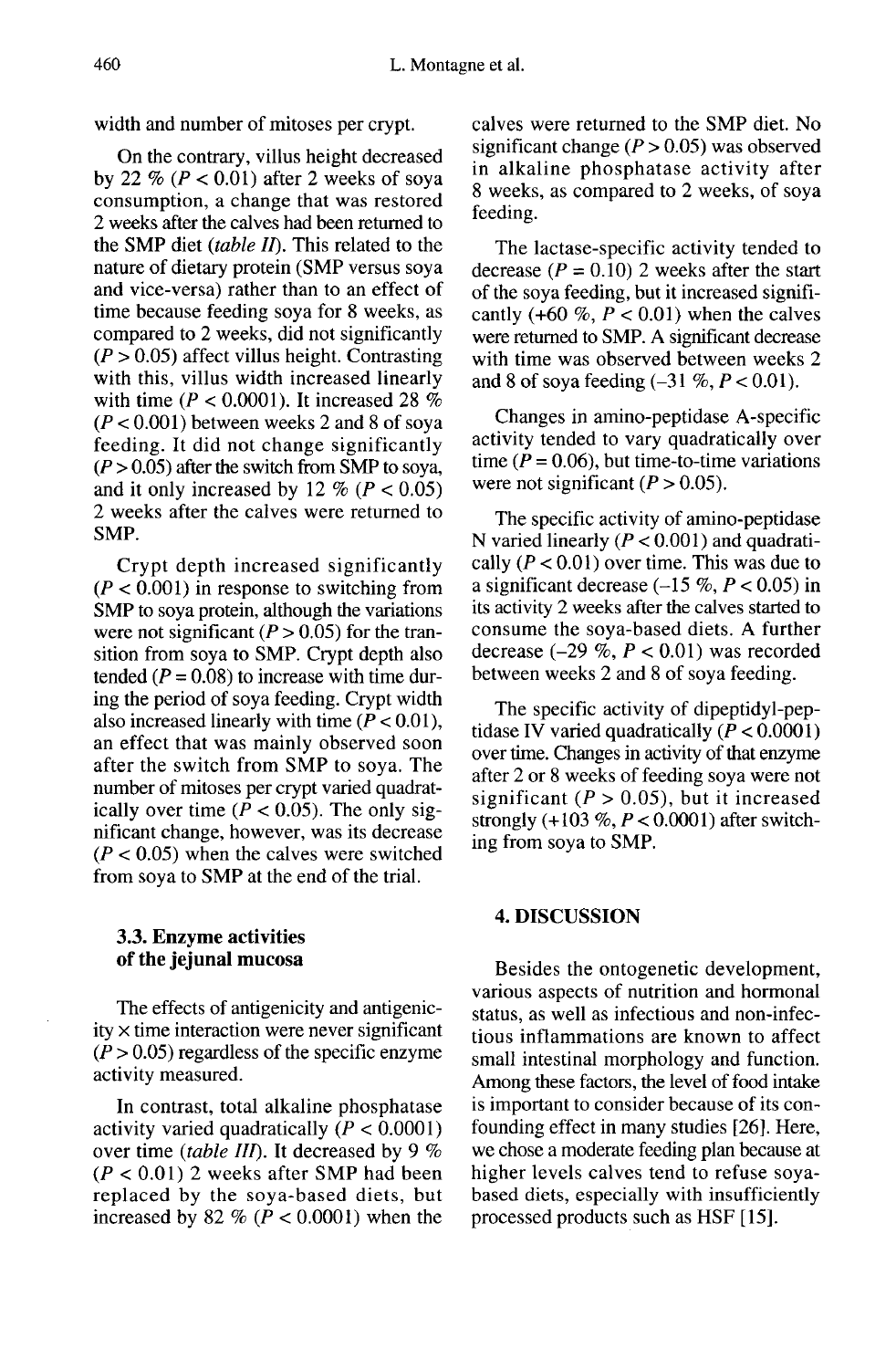|                                               |                                                        |                       | Time (weeks) <sup>1</sup> |                          |                                                                                                                      | Statistical analysis <sup>2</sup> |            |                                                      |
|-----------------------------------------------|--------------------------------------------------------|-----------------------|---------------------------|--------------------------|----------------------------------------------------------------------------------------------------------------------|-----------------------------------|------------|------------------------------------------------------|
| Protein                                       | <b>SMP</b>                                             | 2<br>Soya             | 8<br>Soya                 | <b>SMP</b><br>$\approx$  | Overall time<br>effect                                                                                               | week 2                            | week 8     | Week 0 versus Week 2 versus Week 8 versus<br>week 10 |
| Villus length (µm)<br>$HSE^3$<br><b>SPC3</b>  | 782 (34)<br>820 (67)                                   | 614 (59)<br>640 (52)  | 730 (58)<br>684(57)       | 830 (48)<br>833 (66)     | $L$ ns, $Q^{***}$ , $C$ ns                                                                                           | $\ddot{*}$                        | ns         | ∗                                                    |
| Villus width (µm)<br>HSF<br><b>SPC</b>        | (39)<br>(37)<br>4451                                   | 418 (34)<br>433 (31)  | 577 (49)<br>509 (29)      | 614 (38)<br>605 (49)     | $L^{***}$ , $Q^*$ , $C$ ns                                                                                           | ns                                | $***$      | ₩                                                    |
| Crypt depth (um)<br>HSE<br><b>SPC</b>         | (27)<br>322(23)<br>354                                 | 391 (20)<br>419 (16)  | 447 (40)<br>444 (19)      | 416 (16)<br>432 (22)     | $L***, O***, C$ ns                                                                                                   | ***                               | #          | ns                                                   |
| Crypt width (um)<br>HSF<br><b>SPC</b>         | $\widehat{\mathbf{e}}$<br>$\circledcirc$<br>114<br>116 | 137(6)<br>123(6)      | 134(11)<br>146(9)         | 137(9)<br>138(9)         | $L^{**}$ , $Q#$ , $C$ ns                                                                                             | $\overset{*}{*}$                  | ns         | $\overline{\mathbf{n}}$                              |
| Mitoses per crypt<br><b>HSF</b><br><b>SPC</b> | $3.7(0.3)$<br>4.1 $(0.9)$                              | 4.8(0.4)<br>4.3 (0.7) | 4.8(0.6)<br>5.4(1.1)      | $3.6(0.6)$<br>$3.4(0.5)$ | $L$ ns, $Q#$ , $C$ ns                                                                                                | ns                                | <b>n</b> s | ₩                                                    |
|                                               |                                                        |                       |                           |                          | Bionies collected inst before (meal O), during (and collected and 0) and 0) unalized as $\alpha = 1$ on $\alpha = 1$ |                                   |            |                                                      |

-virtual play to the content of the particle of weeks and  $\delta$  and  $\delta$  and  $\delta$  and  $\delta$  and  $\delta$  weeks anter (end of weeks ID) feeding of the soya-based diets. 

<sup>2</sup> Antigenicity (i.e. HSF versus SPC) and antigenicity  $\times$  time interaction were never significant ( $P > 0.05$ ).

Linear (L), quadratic (Q) or cubic (C) effect of time and differences between successive measurements (week 0 versus week 2 versus week 8 and week 8 versus week 10), #  $P < 0.10$ , \*  $P < 0.05$ , \*\*  $P < 0.001$ , \*\*\*\*  $P < 0.000$ 

<sup>3</sup> HSF diet based on antigenic heated soybean flour, SPC diet based on hypo-antigenic soya protein concentrate.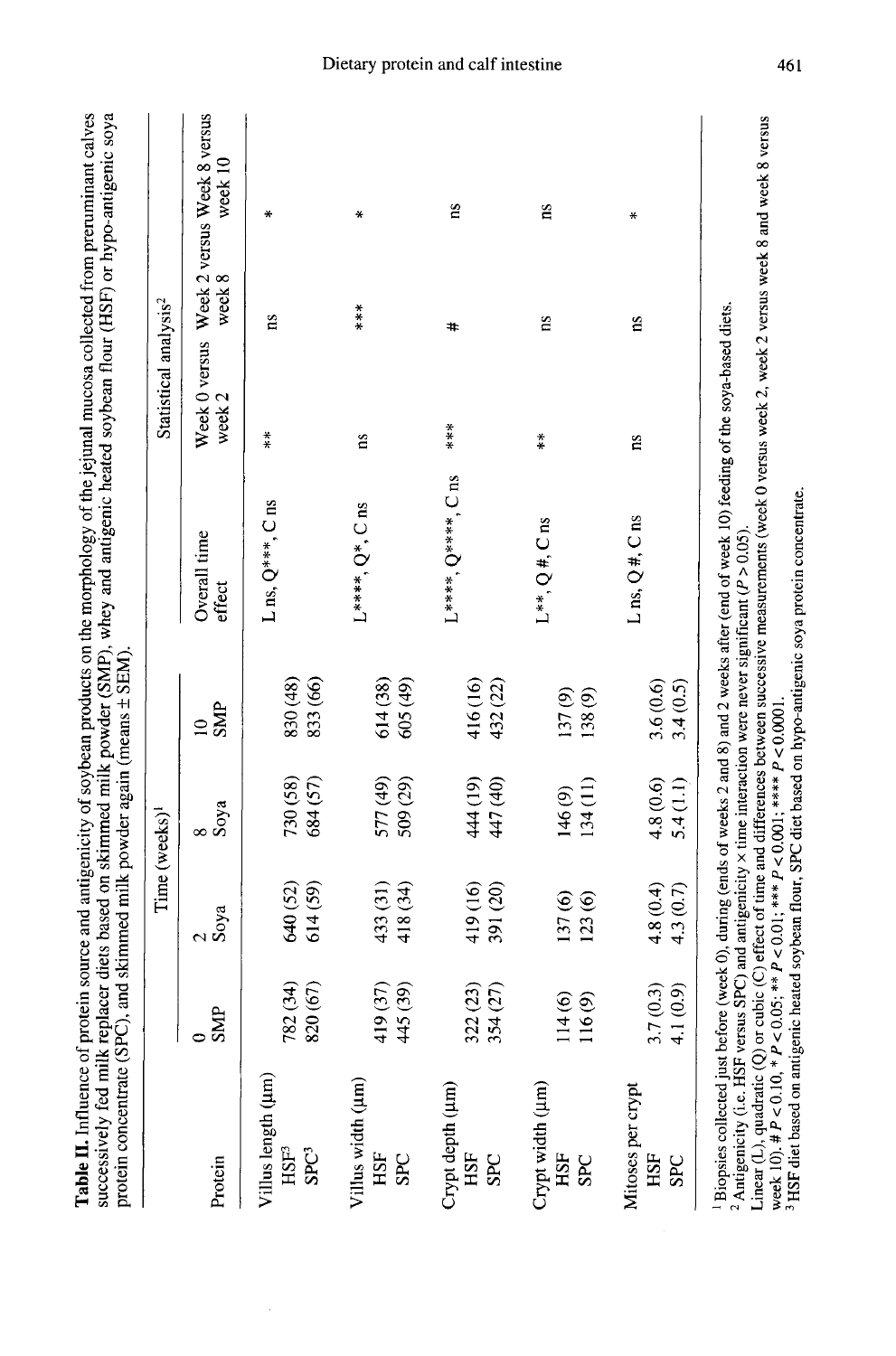| genic heated soybean flour (HSF) or hypo-antigenic soya protein concentrate (SPC) and skimmed milk powder again (means ± SEM).<br>Time (weeks) <sup>1</sup> |                                        | Statistical analysis <sup>2</sup> |                                                                   |                              |                        |                  |                                                     |            |
|-------------------------------------------------------------------------------------------------------------------------------------------------------------|----------------------------------------|-----------------------------------|-------------------------------------------------------------------|------------------------------|------------------------|------------------|-----------------------------------------------------|------------|
| Protein                                                                                                                                                     | <b>SMP</b><br>$\overline{\phantom{0}}$ | Soya                              | Soya                                                              | <b>SMP</b><br>$\overline{a}$ | Overall time<br>effect | week 2           | Week 0 versus Week 2 versus Week 8 versus<br>week 8 | week 10    |
| Total alkaline phosphatase<br>$HSE^3$<br>SPC <sup>3</sup>                                                                                                   | 31.2(6.0)<br>32.0(4.4)                 | 18.5(3.4)<br>20.1 (6.9)           | 18.0(3.3)<br>17.3(3.7)                                            | 35.5 (2.6)<br>29.0(3.4)      | L ns, $Q$ ****, $C$ ns | $\overset{*}{*}$ | $\overline{\mathbf{n}}$                             | $***$ $*$  |
| Lactase<br>HSF<br><b>SPC</b>                                                                                                                                | 3.95 (0.39)<br>4.45 (0.66)             | 3.50 (0.46)<br>2.87(0.41)         | 2.19 (0.26)<br>2.43 (0.31)                                        | 3.93 (0.32)<br>3.46 (0.57)   | $L*, Q**$ , $C#$       | #                | $\frac{*}{*}$                                       | $\ddot{*}$ |
| Amino-peptidase A<br>HSF<br><b>SPC</b>                                                                                                                      | $82.2(4.4)$<br>90.0 $(24.2)$           | 102.2(20.2)                       | $114.6(12.3)$ 83.6 (17.9) 91.0 (12.3)<br>118.3 (16.1) 84.5 (10.0) |                              | L ns, $Q#$ , C ns      | $\mathbf{a}$     | ns                                                  | ns         |
| Amino-peptidase N<br><b>HSF</b><br><b>SPC</b>                                                                                                               | 72.3(7.4)<br>84.5 (8.2)                | 64.8 (6.1)<br>67.7(7.9)           | 49.4 (8.9)<br>45.1 (3.7)                                          | 51.1 (5.8)<br>54.0 (4.6)     | $L***$ , Q $**$ , C ns | ÷                | $\ddot{*}$                                          | ns         |
| Dipeptidyl-peptidase IV<br><b>HSF</b><br>SPC                                                                                                                | (88)<br>(71)<br>409<br>420             | 361 (86)<br>309 (49)              | 330 (88)<br>360 (58)                                              | 636 (101)<br>763 (127)       | $L^*$ , $Q^{***}$      | $\mathbf{n}$ s   | $\overline{\mathbf{n}}$                             | ****       |

462

# L. Montagne et al.

Linear (L), queries contracts of the control of the and differences between successive measurements (week 0 versus week 2, week 2 versus week 8 and week 8 versus week 10, #  $P < 0.10$ , \*  $P < 0.05$ ; \*\*  $P < 0.001$ ; \*\*\*  $P < 0$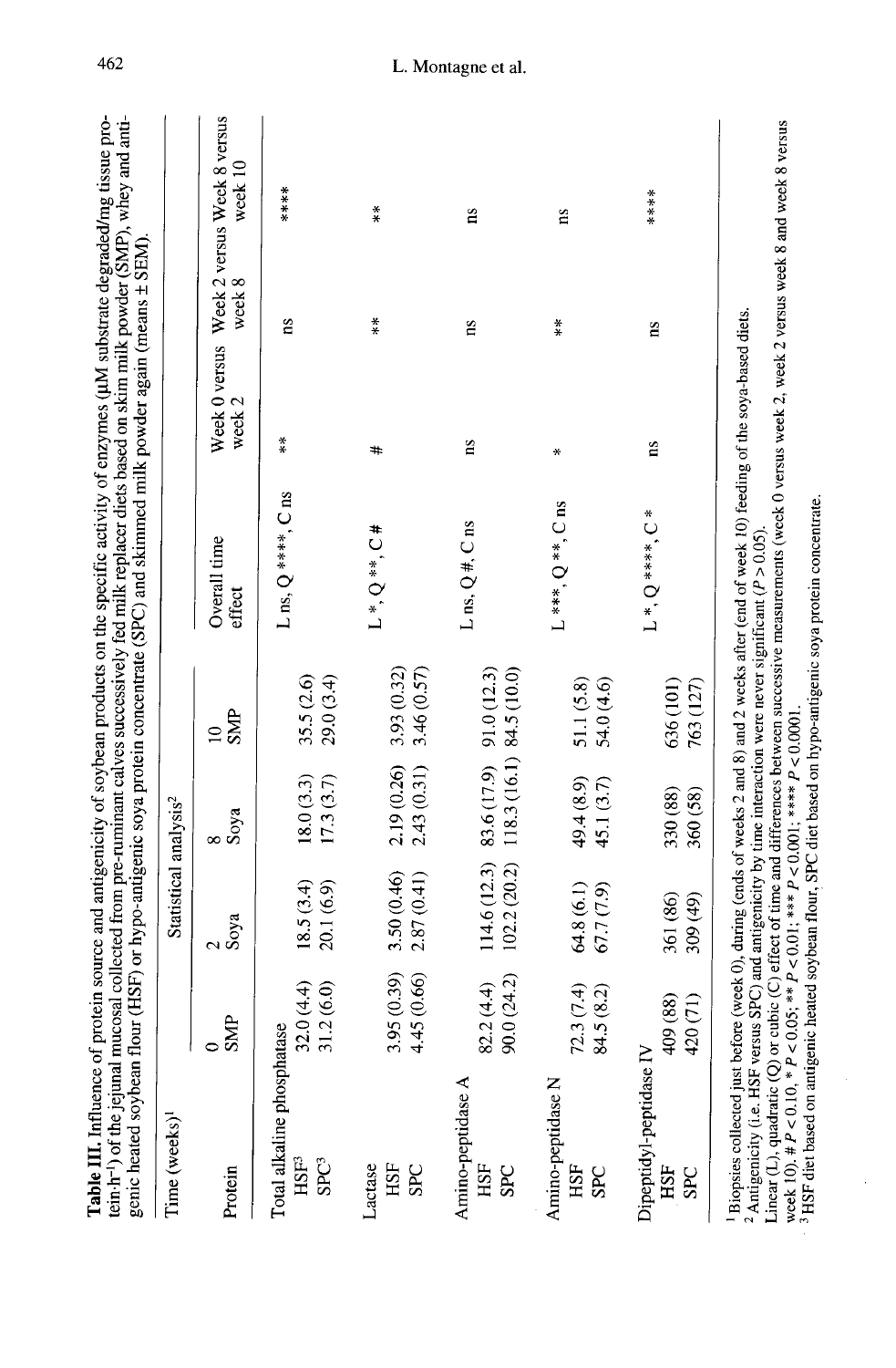# 4.1. Lack of effects of soya antigenicity

The present experiment was designed to further analyse the impact of dietary antigens on the small intestinal mucosa, based on our previous work on the allergenicity of soya in calves [16, 17]. The immunogenicity of the HSF product tested here was rather moderate because anti-soya antibody titres in plasma were 3 units (i.e. 8-fold) lower than in our previous studies, after similar periods of soya feeding. This, together with the lack of diarrhoea and effects of soya antigenicity on the small intestine morphology, epithelial proliferation and enzyme activities, suggest that the calves were fairly tolerant to HSF. It must be kept in mind, however, that in sensitive calves, immunemediated gut disorders to HSF are associated with partial villus atrophy and crypt hyperplasia [14, 25]. In this situation, not observed here, changes in villus height and crypt depth may be linked with underlying cellular events, among which the activation of local T lymphocytes could play an important role [3, 33]. Although major changes in immune cell populations of the mucosa were not observed here (J.P. Lallès et al., unpublished data), the hypothesis of the immune modulation of intestinal morphology and dynamics is consistent with our previous observations that the density of T lymphocytes was increased in the mucosa of sensitive calves [16]. Nevertheless, switching calves from SMP to soya negatively affected the jejunal villus height and enzyme activities, probably reflecting an increased immaturity of enterocytes along the villus axis. This may favour sensitization in predisposed animals because Heyman et al. [ 10] demonstrated a higher antigen absorption in immature cells.

# 4.2. Influence of the nature of dietary protein and other factors

One major result obtained in this study was that villus height and specific activities for most enzymes studied decreased in response to switching from SMP to soya, an effect that was largely reversed 2 weeks after SMP refeeding. This is in agreement with previous observations made by Grant et al. [7] who found that jejunal villus height and lactase activity were reduced in calves fed SPC. Epithelial cell proliferation tended to increase, however, with soya feeding, while it was shown to decrease in the work by Grant et al. [7]. In that study, the incorporation rate of soybean protein and the levels of feeding were lower than in the pre sent experiment. Nevertheless, additional factors other than the nature of protein per se may also be involved in the changes observed in intestinal morphology and enzyme activities.

Villus height has been shown to correlate positively with daily body weight gain in growing rats [41]. Here, the daily body weight was lower during soya feeding than during both SMP periods. We did not find, however, any significant relationship between body weight gain and villus height.

The major differences between our control diet based on SMP and those containing soya products, in addition to the nature of the protein, were the clotting ability and levels of lactose and carbohydrates. Milk replacers ucts do not clot, contrary to SMP diets [35]. This increases the rate of abomasal emptying of protein and fat, possibly shifting the site of digestion distally, with consequences on luminal nutrition of the intestinal mucosa. To our knowledge, the impact of changes in the clotting ability of milk replacers on the morphology and function of the small intestine has not yet been investigated.

Small intestinal morphology and enzyme activities were significantly modified after dietary switches from SMP to both the HSF and SPC diets, and vice-versa (tables II and III). High doses of lactose stimulate lactase activity in calves [11]. The changes in lactase activity observed here are probably not due to changes in lactose concentrations in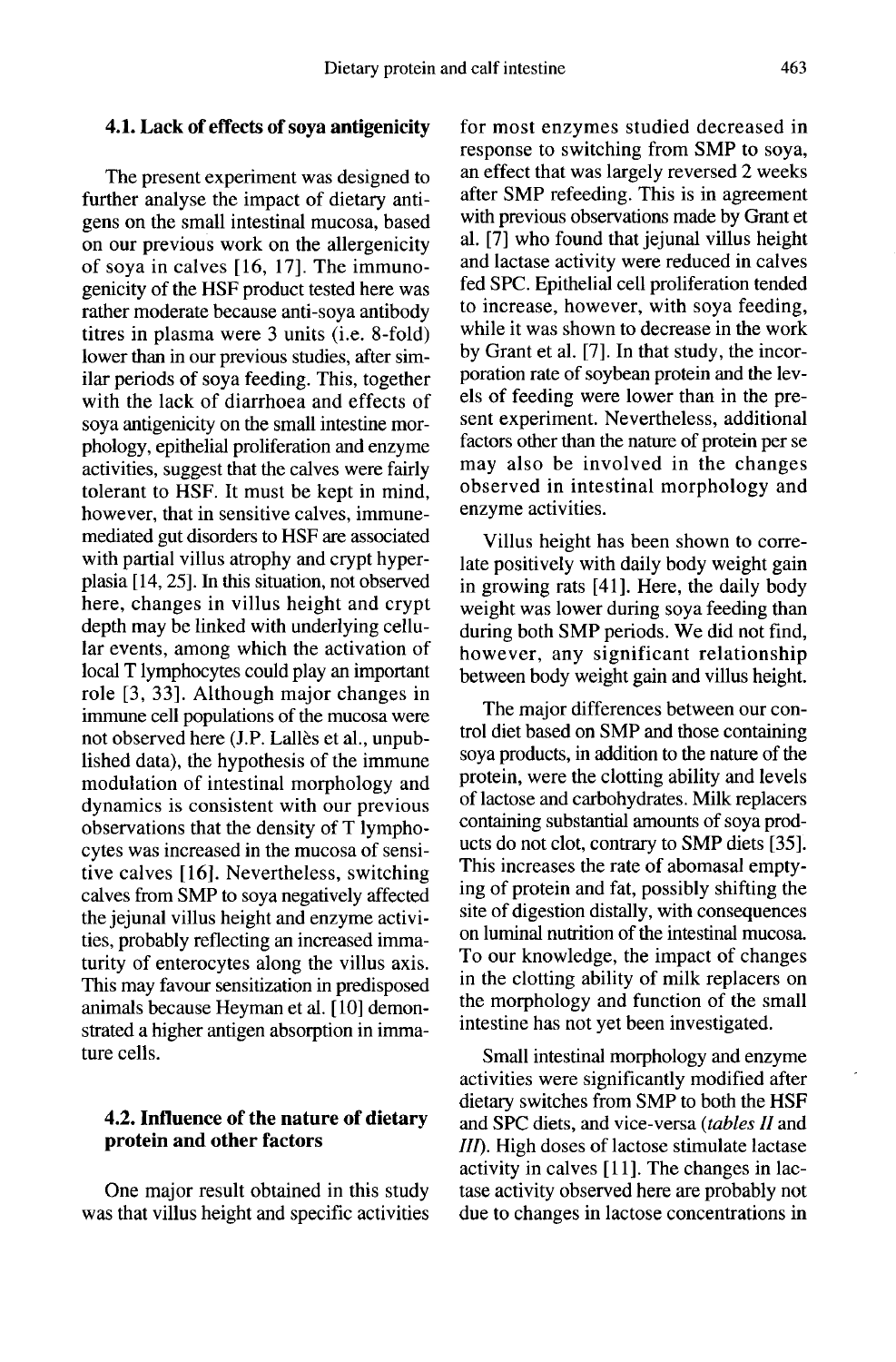the formulas because the HSF diet contained approximately 30 % less lactose than the SMP or the SPC diets.

Decreasing the concentration of protein in isoenergetic diets and starvation negatively affect villus height, crypt depth and/or crypt cell proliferation in the small intestines of rats and pigs [5, 24, 41]. On the contrary, the effects of the nature of dietary protein on intestinal morphology and function have rarely been studied. Seegraber and Morrill [30] noted that calves fed casein had villi which were less uniform than those fed SMP after 6 weeks, and became shorter and broader after 10 weeks. Protein intake was, however, also lower with casein. Blunting and shortening of villi were recorded after 4 weeks of soya feeding [30]. But this observation was evidenced even after only a few days, and interpreted as a direct toxic effect of soya on the mucosa [ 14]. Seegraber and Morrill [30] also observed abnormal intestinal villi, together with increased diarrhoea and mortality, by feeding a fish protein concentrate to calves. As an explanation, they implicated possible deficiencies in certain essential amino acids of fish proteins. In most studies on calves, the intestinal mucosa returned to normal within 2 weeks of feeding a milk replacer diet based on SMP [14, 30]. We confirmed the reversibility of this phenomenon here, even in the absence of severe immune responses.

Other dietary factors have been documented to alter the dynamics of small intestinal mucosa. For example, the spillage of large amounts of the milk replacer in the forestomach, probably involving an insufficient closure of the reticular groove, causes the 'ruminal drinking' syndrome in calves [38, 39]. This is associated with villus atrophy of the jejunum and the reduced activities of alkaline phosphatase and lactase. Although the possible link between intestinal villous atrophy and the fermentation of milk components in the rumen has not been elucidated thus far, part of the effect may arise from the low feed intake in these calves. This syndrome may be amplified by

substituting SMP with non-clotting protein such as soya.

The dynamics of the intestinal morphology and enzyme activity are modulated by many biological substances including hormones (glucocorticoids [28]; tri-iodo-thyronine [34]; insulin [2]), growth factors (EGF, IGF, TGF [27]) and polyamines [13]. The influence of most of these factors has not yet been studied in the calf. However, polyamine supplementation was shown to reverse partial jejunal villus atrophy and to reduce epithelial cell proliferation observed in calves fed SPC [7]. Gastrin and perhaps CCK are important for mucosal growth of the small intestines but the actual mechanisms are not completely understood [13]. Le Dréan et al. [19] recently observed that plasma concentrations of gastrin and CCK, expressed as a proportion of their preprandial values, showed a higher post-prandial increase in calves fed a milk replacer diet containing SPC than in those fed SMP. Whether these observations are relevant to explain the present differences in intestinal morphology and function is unknown.

Data relating the impact of the nature of proteins to intestinal enzyme activities are scarce. In rats, sucrase activity was found to be lower with zein or gelatin than with gluten or casein, probably because the former sources are very deficient in most amino acids [12]. Alkaline phosphatase activity was also lower with lactalbumin, egg albumin, zein, gelatin or wheat gluten than with the phosphoproteins casein and vitellin [36]. Feeding a high-proline-rich diet resulted in an increased expression of intestinal brush border dipeptidyl peptidase IV [32]. Soya protein contains about 40 % less proline than milk protein [8]. This could have partially contributed to the variations observed here for the activity of this enzyme.

Among dietary factors, increasing the protein level in the diet from 5-6 to 25-26 % increased the mucosal activities of alkaline phosphatase and amino-peptidase N, but<br>decreased that of lactase [9, 40]. Dietary restriction was shown to increase lactase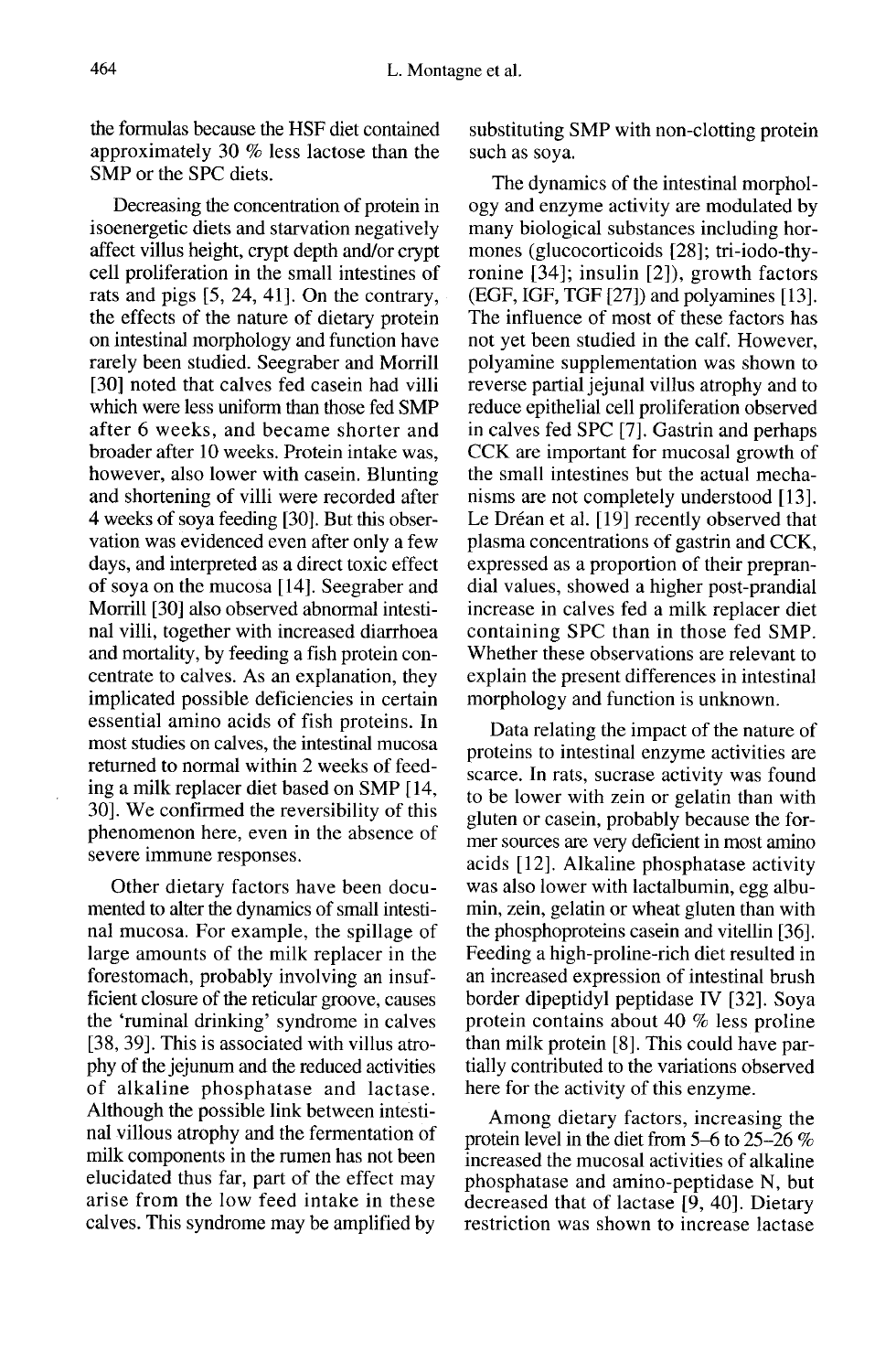and leucine amino-peptidase activities in the proximal intestine of nursing piglets [24].

#### 4.3. Effects of age and/or long-term effects of soya

In the study by Le Huerou et al. [20], after the first weeks of life in preruminant calves fed a milk replacer based on SMP, the specific activity of lactase in the entire small intestine does not vary significantly with age, whereas in the case of amino-peptidase N it increases. Here we observed a general reduction of lactase and amino-peptidase N activities, together with an enlarge ment of villi, in the proximal jejunum. These apparent discrepancies may be due to regional variations in the regulation of enzyme activities [20] and possibly due to differential interactions with the dietary proteins used.

#### 5. CONCLUSION

Feeding milk replacers containing antigenic or hypo-antigenic soya protein to calves reversibly depressed villus height and the specific activity of a number of brush border enzymes of the proximal jejunum, except for amino-peptidase A. Whether this may explain the lower digestibility usually observed with heated soybean flours or concentrates is still uncertain. Factors other than the nature of the protein per se (e.g. abomasal emptying rate and carbohydrates) may also alter intestinal morphology and function, and therefore warrant further investigation.

#### ACKNOWLEDGEMENTS

The authors thank all of the animal facility staff for calf care and Mrs J. Quillet for gathering the literature.

#### REFERENCES

[1] ]Babson A.L., Read P.A., A new assay for pro- static acid phosphatase in serum, Am. J. Clin. Pathol. 32 (1959) 88-91.

- [2] Buts J.P., de Keyser N., Kolanowski J., van Hoof F., Hormonal regulation of the rat small intestine: responsiveness of villus and crypt cells to insulin during the suckling period and unre-sponsiveness after weaning, Pediatr. Res. 27 (1990) 161-164.
- [3] ] Cunha Ferreira R. da, Forsyth L.E., Richman P.I., Wells C., Spencer J., MacDonald T.T., Changes in the rate of crypt epithelial cell proliferation and mucosal morphology induced by a T-cell mediated response in human small intestine, Gastroenterology 98 (1990) 1255-1263.
- [4] Evans N., Farrow L.J., Harding A., Stewart J.S., New techniques for speeding small intestinal biopsies, Gut 11 (1970) 88-89.
- [5] Goodlad R.A., Plumb J.A., Wright N.A., Epithe lial cell proliferation and intestinal absorptive function during starvation and refeeding in the rat, Clin. Sci. 74 (1988) 301-306.
- [6] Goodlad R.A., Levi S., Lee C.Y., Maudir N. Hodgson H., Wright N.A., Morphometry and cell proliferation in endoscopic biopsies: evaluation of a technique, Gastroenterology 101 (1991)1235-1241.
- [7] Grant A.L., Holland R.E., Thomas J.W.,<br>King K.J., Liesman, J.S., Effects of dietary amines on the small intestine in calves fed soybean protein, J. Nutr. 119 (1989) 1034-1041.
- [8] Guilloteau P., Toullec R., Grongnet J.F., Patureau-Mirand P., Prugnaud J., Sauvant D., Digestion of milk, fish and soya-bean protein in the preruminant calf: flow of digesta, appar- ent digestibility at the end of the ileum and amino acid composition of ileal digesta, Br. J. Nutr. 55 (1986) 571-592.
- [9] Guiraldes E., Hamilton J.R., Effect of chronic malnutrition on intestinal structure, epithelial renewal, and enzymes in suckling rats, Pediatr. Res. 15 (1981) 930-934.
- [10] Heyman M., Crain-Denoyelle A.M., Desjeux J.F., Endocytosis and processing of protein by isolated villus and crypt cells of the mouse small intestine, J. Pediatr. Gastroenterol. Nutr. 9 (1989) 238-245.
- [11] Huber J.T., Rifkin R.J., Keith J.M., Effect of level of lactose upon lactase concentrations in the small intestines of young calves, J. Dairy Sci. 47 (1964) 789-797.
- [12] Johnson A.O.K., The effects of dietary protein quality and carbohydrate quantity on the activity of intestinal dissacharidase in Wistar rats, Scand. J. Gastroenterol. 15 (1980) 219-223.
- [13] Johnson L.R., McCormack S.A., Regulation of gastrointestinal mucosal growth, in: Johnson L.R.<br>(Ed.), Physiology of the Gastrintestinal Tract, 4th ed., Raven Press, New York, USA, 1984, pp. 611-641.
- [14] Kilshaw P.J., Slade H., Villus atrophy and crypt elongation in the small intestine of preruminant calves fed with heated soya bean flour or wheat gluten, Res. Vet. Sci. 33 (1982) 305-308.
- [15] Lalles J.P., Nutritional and antinutritional aspects of soyabean and field pea proteins used in veal calf production: a review, Livest. Prod. Sci. 34 (1993) 181-202.